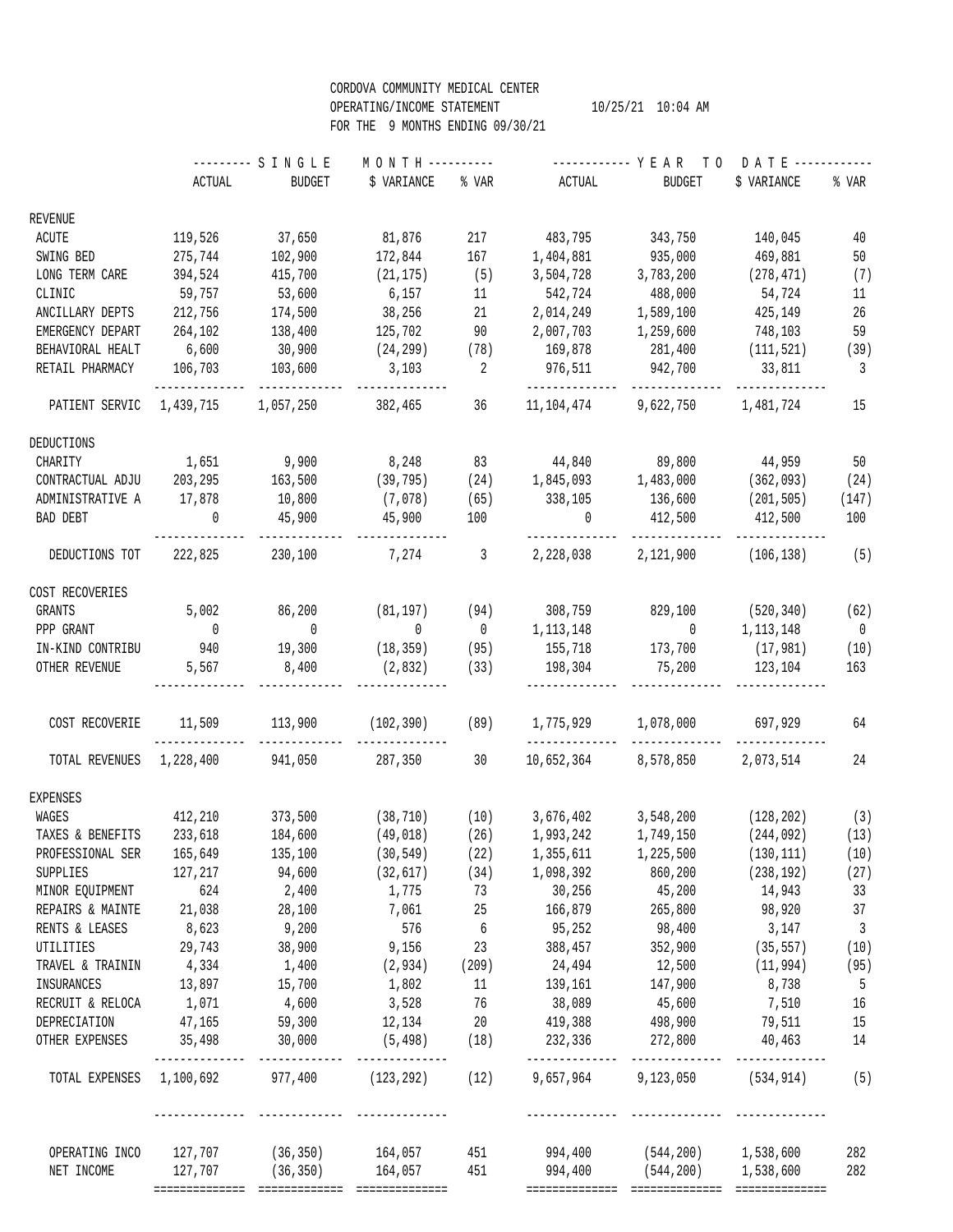|                               | CORDOVA COMMUNITY MEDICAL CENTER |                                                                      |                 |  |  |  |
|-------------------------------|----------------------------------|----------------------------------------------------------------------|-----------------|--|--|--|
| 10/25/21 10:04 AM             | <b>BALANCE SHEET</b>             |                                                                      |                 |  |  |  |
|                               | FOR THE MONTH ENDING: 09/30/21   |                                                                      |                 |  |  |  |
|                               |                                  | Current Year Prior Year Net Change                                   |                 |  |  |  |
| ASSETS                        |                                  |                                                                      |                 |  |  |  |
| CURRENT ASSETS                |                                  |                                                                      |                 |  |  |  |
| CASH                          |                                  | 1,508,306 3,410,304 (1,901,998)                                      |                 |  |  |  |
| NET ACCOUNT RECEIVABLE        | 1,905,388                        | 1,064,384                                                            | 841,003         |  |  |  |
| THIRD PARTY RECEIVABLE        | 462                              | 462                                                                  |                 |  |  |  |
| CLEARING ACCOUNTS             | 747,735                          |                                                                      | 206,833 540,902 |  |  |  |
| PREPAID EXPENSES              |                                  | 129,616 94,613 35,002                                                |                 |  |  |  |
| INVENTORY                     |                                  | 494,511 397,533 96,978                                               |                 |  |  |  |
| TOTAL CURRENT ASSETS          |                                  | <br>4,786,020 5,174,132 (388,111)                                    |                 |  |  |  |
| PROPERTY PLANT & EQUIPMENT    |                                  |                                                                      |                 |  |  |  |
| LAND                          |                                  | 122,010 122,010                                                      |                 |  |  |  |
| BUILDINGS                     | 7,664,341                        | 7,664,341                                                            |                 |  |  |  |
| EQUIPMENT                     | 9,189,524                        | 8,396,829                                                            | 792,695         |  |  |  |
| CONSTRUCTION IN PROGRESS      | 943,364                          |                                                                      | 943,364         |  |  |  |
| SUBTOTAL PP&E                 |                                  | 17,919,240 16,183,180 1,736,059                                      |                 |  |  |  |
| LESS ACCUMULATED DEPRECIATION |                                  | $(13, 298, 127)$ $(12, 744, 027)$ $(554, 099)$                       |                 |  |  |  |
| TOTAL PROPERTY & EQUIPMENT    |                                  | ----------------- -----------------<br>4,621,112 3,439,153 1,181,959 |                 |  |  |  |
| OTHER ASSETS                  |                                  |                                                                      |                 |  |  |  |
| GOODWILL - PHARMACY           |                                  | 150,000 150,000                                                      |                 |  |  |  |
| GOODWILL - PHARMACY           | (56, 250)                        | (41, 250)                                                            | (15,000)        |  |  |  |
| PERS DEFERRED OUTFLOW         | 832,470                          | 832,470                                                              |                 |  |  |  |
| TOTAL OTHER ASSETS            | 926,220                          | 941,220                                                              | (15,000)        |  |  |  |
| TOTAL ASSETS                  |                                  | 10,333,354 9,554,506 778,848                                         |                 |  |  |  |
|                               | =================                |                                                                      |                 |  |  |  |